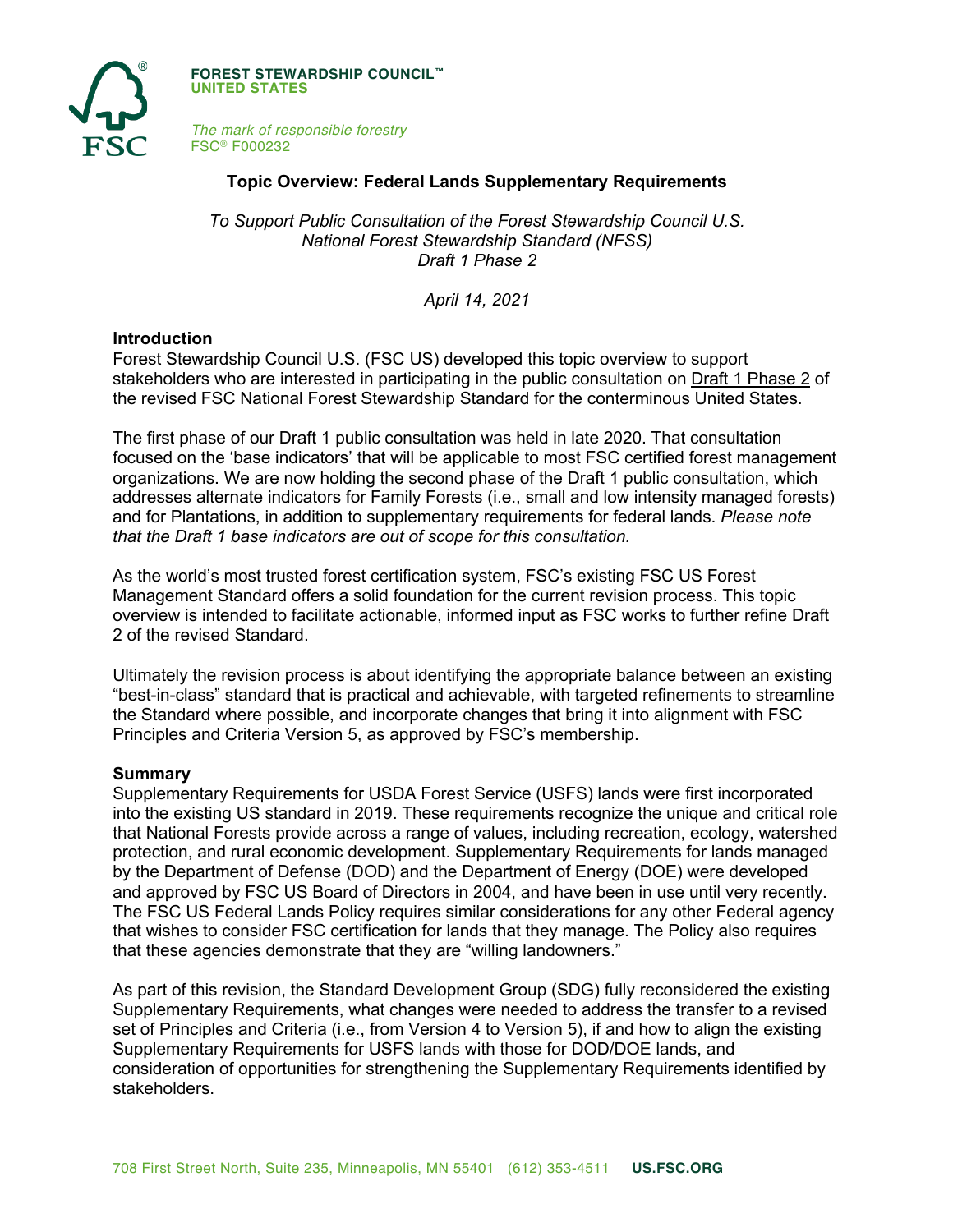Certification of federal lands, and particularly National Forests, has been a controversial issue for FSC US members and stakeholders. Some are opposed to certification of these lands, believing it will encourage more harvests. Others believe that certification is essential to support the local communities that depend on National Forests and other Federal lands, and the management activities that occur within them.

At this time, there is only one FSC-certified management unit that is managed by a Federal agency. Certification of the Marsh-Billings-Rockefeller Historic National Park represents a decision by the FSC US Board of Directors that occurred prior to the approval of the current Federal Lands Policy, and was confirmed in the Policy. However, once this revised set of Federal Lands Supplementary Requirements is finalized, FSC US looks forward to working with the USFS and other Federal agencies to explore FSC certification of the lands they manage, especially as the USDA solicits public comment on "Climate-Smart Forestry."

As with any land owner or manager, the decision to seek FSC certification for a Federal forest management unit is completely voluntary and will be made at the discretion of the agency responsible for those lands.

### **Find it in the Standard**

The SDG is proposing supplementary requirements and/or supplementary guidance, intent or applicability language for Federal lands in all ten Principles, but they predominantly occur in Principle 6 (Environmental Values and Impact). Most of these requirements are "add-ons" to the base indicators, representing supplementary requirements with which certified Federal lands would need to conform, in addition to the requirements of the base indicators. Forty-five of the proposed supplementary requirements are linked to specific base indicators, and nine of them are stand-alone, included as supplementary indicators within particular Criteria. Additionally, a small number of base indicators have guidance, intent or applicability language that is specific to Federal lands. Together, this represents almost no change in the number of supplementary requirements overall (considering both USFS and DOD/DOE-oriented requirements), and a decrease in the number of base indicators with federal lands-specific guidance, intent or applicability language.

The SDG believes that the supplementary requirements and additional language proposed in this Draft 1 are adequate to address the unique conditions and critical roles of lands managed by any Federal agency, and therefore have not separated out specific supplementary requirements for particular Federal agencies.

### **Rationale**

Federal lands, particularly National Forests, are intended to reflect the values and interests of all Americans. These lands are held to higher standards, requiring managers to balance a wide array of values. To address concerns raised by FSC members, specifically those in the Environmental Chamber, the original Supplementary Requirements were developed after nearly 20 years of de facto prohibition on certification of Federal lands. This prohibition, which was unique globally, was raised as inequitable treatment by some FSC stakeholders. Specifically, resource-dependent communities were denied access to FSC certification in situations where it could help balance a range of concerns about Federal land management.

Based on input from Environmental Chamber stakeholders, FSC identified the following elements as priorities for consideration of opportunities for strengthening the Supplementary Requirements:

• Strengthening requirements for timber harvests to satisfy ecological objectives.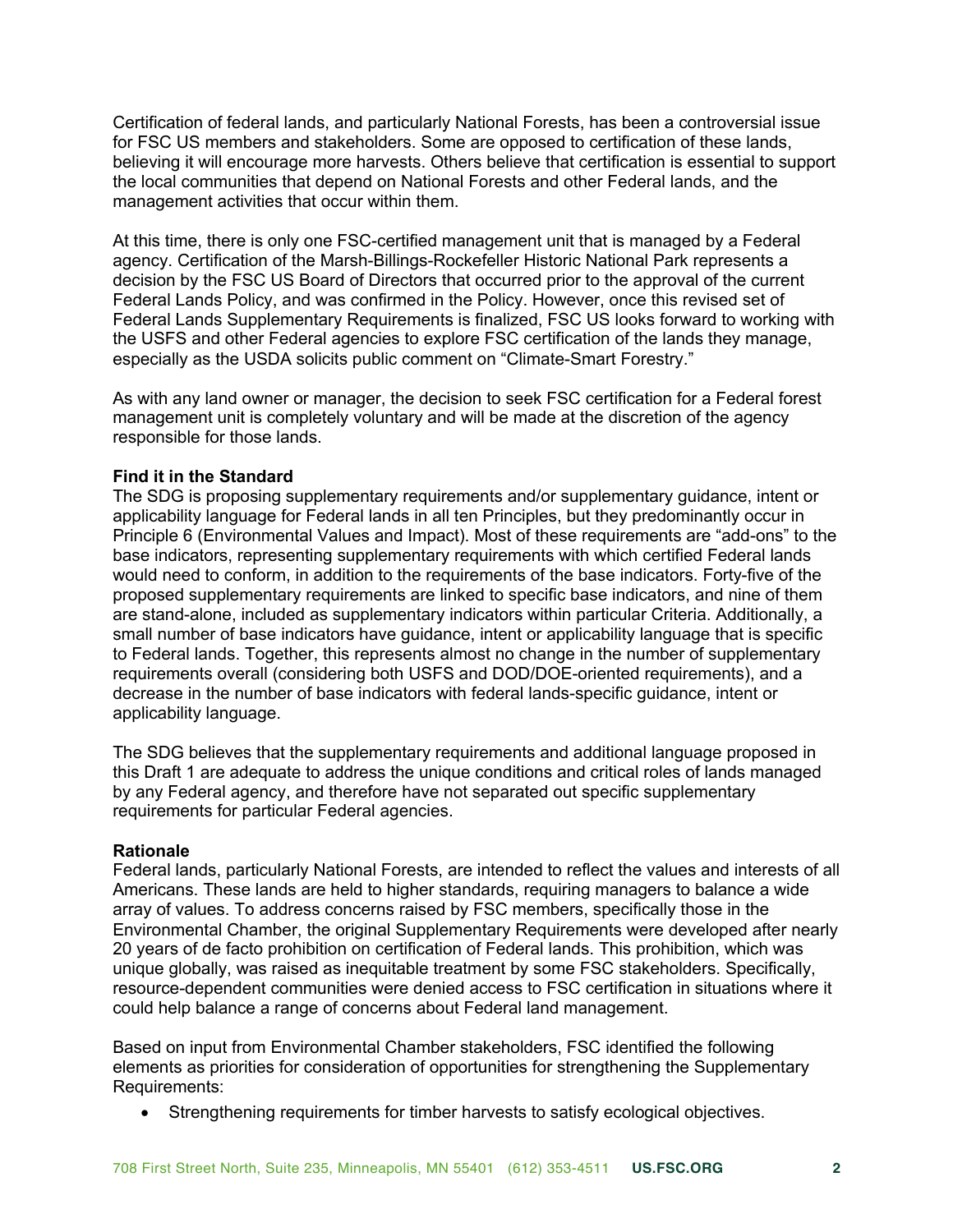- Requirements to maintain and map old growth forests.
- Protecting roadless areas and limiting new road construction.
- Ensuring stakeholder consultation is national in scope.

The lack of significant change in the overall number of supplementary requirements results from a combination of two factors: 1) the SDG's assessment that a number of the existing Supplementary Requirements for USFS lands are covered by the revised base indicators, and are therefore no longer needed; and 2) the SDG's proposal to include a number of new supplementary requirements, including some to address the topics identified above.

### **Impacts of the revision**

The SDG's efforts focused on further streamlining the framework and indicators to the extent possible, ensuring that all supplementary requirements would be feasible for federal agencies (particularly the USFS), and addressing stakeholder-identified issues. To streamline the framework, the SDG combined the existing supplementary requirements, and indicated that the proposed supplementary requirements are to be applicable to all Federal lands, regardless of the managing agency. They are asking for feedback to confirm this decision. The SDG also worked to reduce duplication between supplementary requirements and the revised Draft 1 base indicators, and worked to reduce prescriptiveness, striving to make the supplementary requirements more outcome oriented.

If the supplementary requirements remain applicable to lands managed by all Federal agencies, they will fulfill one of the conditions in the FSC US Federal Lands Policy. Therefore, any other Federal agency (besides the USFS, DOD and DOE) that chooses to certify lands that they manage would only need to fulfill the condition of demonstrating that they are a willing landowner.

## **Key questions for public consultation**

- Do any of the proposed Federal Lands Supplementary Requirements fail to adequately address the special and unique issues associated with federal ownership?
- Is conformance with any of the proposed Federal Lands Supplementary Requirements infeasible for existing or potential Federal management units?
- Are there any additional base indicators where Federal Lands Supplementary Requirements are needed to address the special and unique issues associated with federal ownership?
- Are there any base indicators that do not currently have proposed Federal Lands Supplementary Requirements that are not feasible for existing or potential Federal management units?

### **How to provide input**

Individuals who are interested in participating in the public consultation on Draft 1 Phase 2 of the revised FSC US National Forest Stewardship Standard are encouraged to [visit the web](https://www.engage.us.fsc.org)  [pages dedicated to the consultation.](https://www.engage.us.fsc.org) Within these web pages, participants will find the draft revised standard, plus additional resource materials, learn about opportunities to participate in webinars, and how to submit comments on the draft.

## *Any comments that a participant wishes to be formally recognized must be submitted via the FSC Consultations Platform by Monday, June 14, 2021.*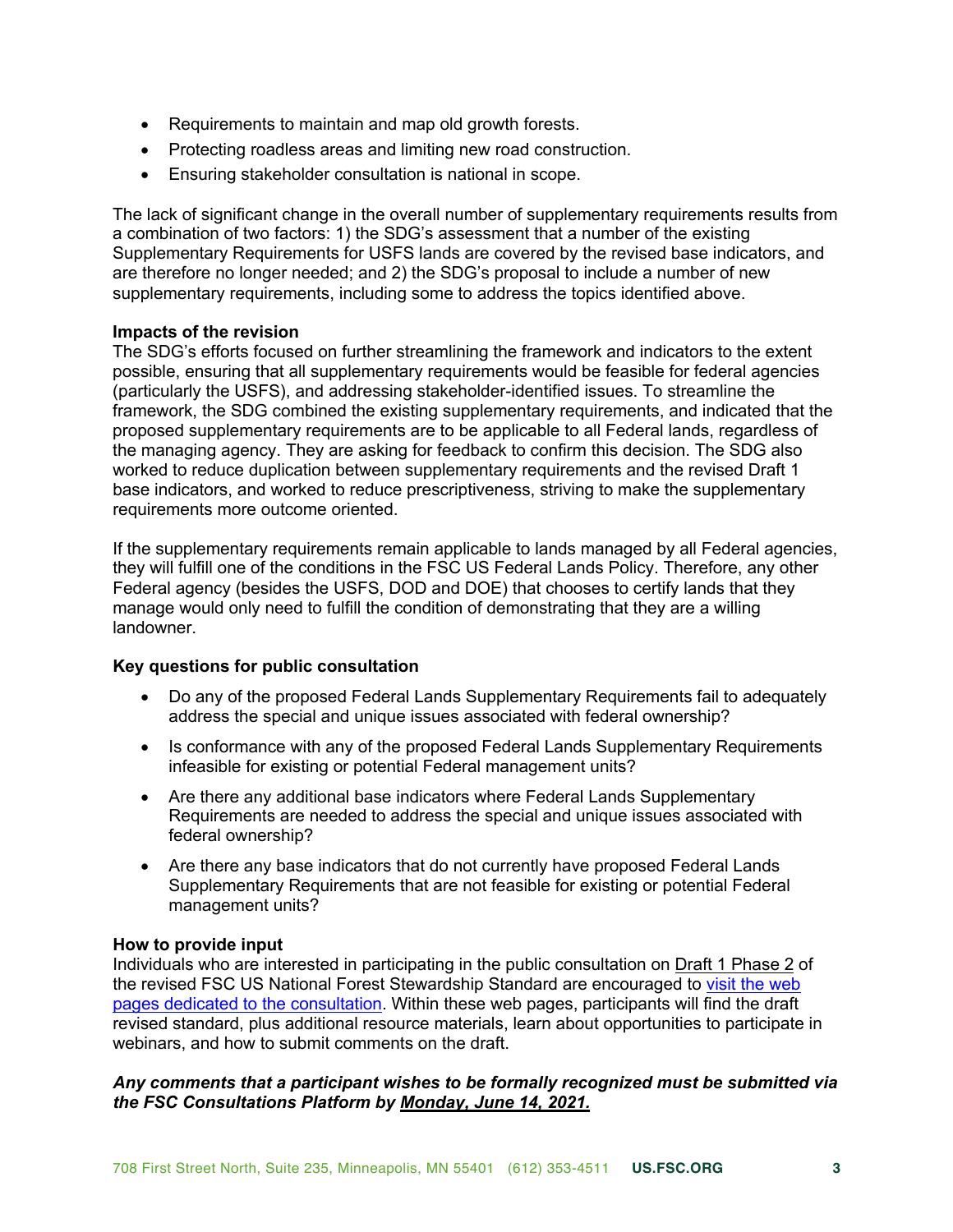# **ADDENDUM: Guide to the Consultation Platform**

For the best user experience, FSC recommends using the consultation platform on a laptop or desktop computer instead of a tablet or other mobile device, if possible. This allows for easier referencing of the context information (yellow background). On a wider screen, the context information appears to the left of the associated consultation questions, instead of below them.

Note that at the bottom of each page in the Consultation Platform, there is a gray drop-down list of all of the sections (either between, or just below, the green "Previous Section" and "Next Section" buttons) that allows you to jump to any section at any time. *A list of these sections is also provided below.*

**IMPORTANT NOTE:** When you have completed entering your comments, you must jump to the final section (i.e., 'Concluding Comments') and press the 'Submit' button for your comments to be formally submitted.

You may save and return to your comments before you formally submit them. You may also return and edit your comments after formally submitting them until the consultation period ends.

The following provides an index to the Consultation Platform sections for the Federal Lands Supplementary Requirements consultation.

1. Background Information

Provides a brief description of the FSC US National Forest Stewardship Standard revision process. Introduces the second phase of the consultation

- 2. How to Participate in the Consultation Provides important information for respondents to participate in the consultation and requests information about respondents
- 3. Adequacy and Feasibility of Federal Lands Supplementary Requirements High-level questions that address adequacy, invite suggestions for other unique issues, and provide opportunity for feedback relating to conformance with base indicators
- 4. Annex M: Introductory Text Questions pertaining to the Federal Lands-oriented text in the introductory sections of the Annex
- 5. Principle-Specific Sections

*Each Principle begins with any targeted questions from the Standard Development Group for indicators or issues associated with the Principle (NOTE: not all Principles contain targeted questions from the SDG). Then, respondents are provided with a framework for sharing any indicator-specific comments.*

- Principle 1: Indicator-Specific Comments
- Principle 2: Targeted Questions
- Principle 2: Indicator-Specific Comments
- Principle 3: Indicator-Specific Comments
- Principle 4: Indicator-Specific Comments
- Principle 5: Indicator-Specific Comments
- Principle 6: Targeted Questions
- Principle 6: Indicator-Specific Comments
- Principle 7: Indicator-Specific Comments